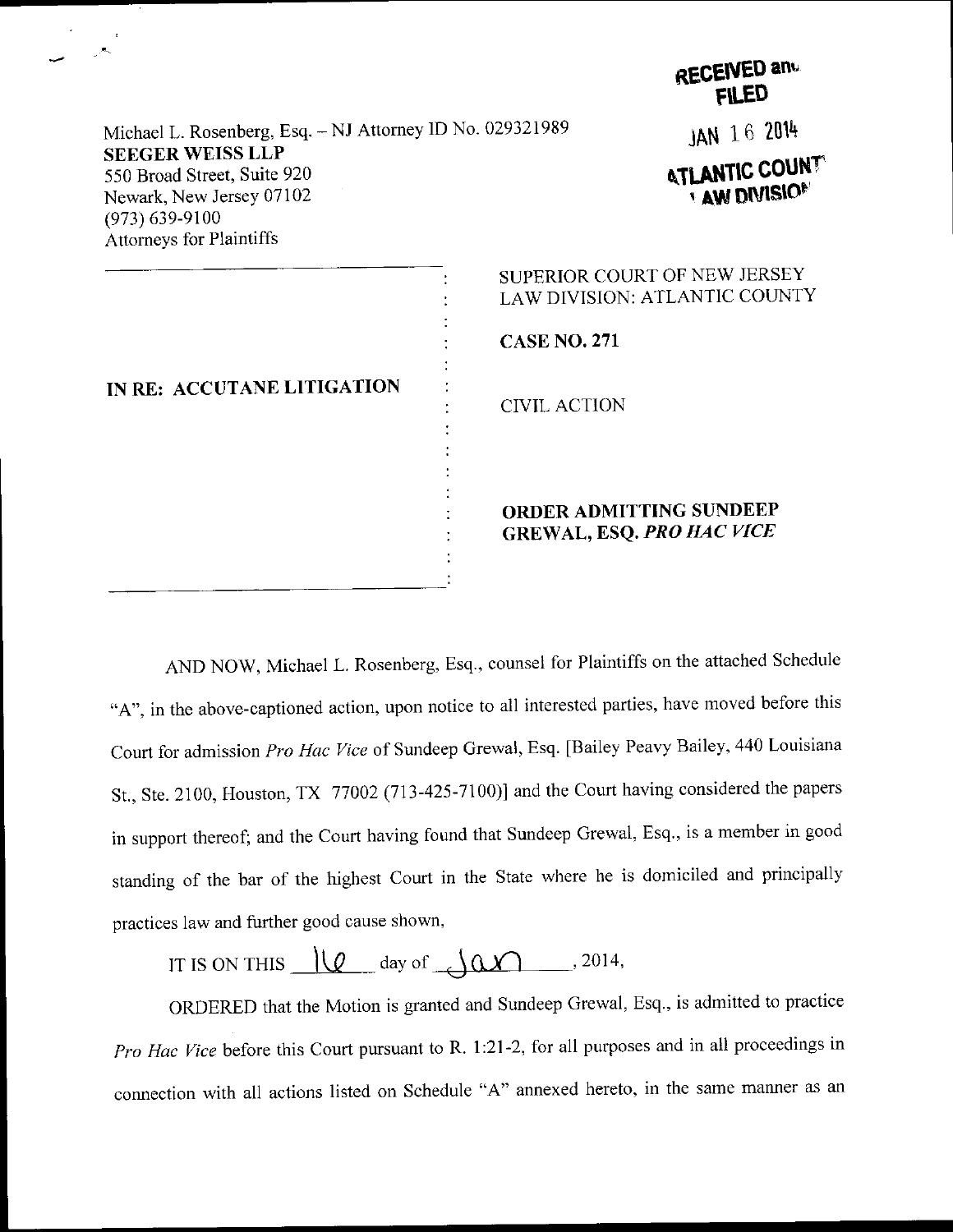attorney who is admitted to practice in this State and is domiciled and maintains an office for the practice of law in the State of New Jersey, provided that he shall:

- 1. abide by the Rules of Court for the State of New Jersey, including all disciplinary rules;
- 2\_ consent to the appointment of the Clerk of the Supreme Court as an agent upon whom service of process may be made for all actions against him and his firm that may arise out of his participation in this matter;
- notify the Court immediately of any matter affecting his standing before this Court; and 3.
- have all pleadings and other papers filed in this Court signed by an attorney-atlaw of this Court employed by the firm of Seeger Weiss LLP, who shall be responsible for the conduct of Sundeep Grewal, Esq., and it is further 4.

**ORDERED** that Sundeep Grewal, Esq., shall make payment of fees as provided in the New Jersey Rules of Court, R. 1:28-1(b), 1:28-2 and 1:28b-1(e), within thirty (30) days of the date of this order, and it is further

ORDERED that the Clerk of this Court shall forward a copy of this Order to the

Treasurer of the New Jersey Fund for Client Protection; and it is further

ORDERED that copies of this Order shall be served by attorneys for Plaintiffs on the attached Schedule "A", upon counsel for the defendants within seven (7) days of the receipt thereof.

P.J.Cv.